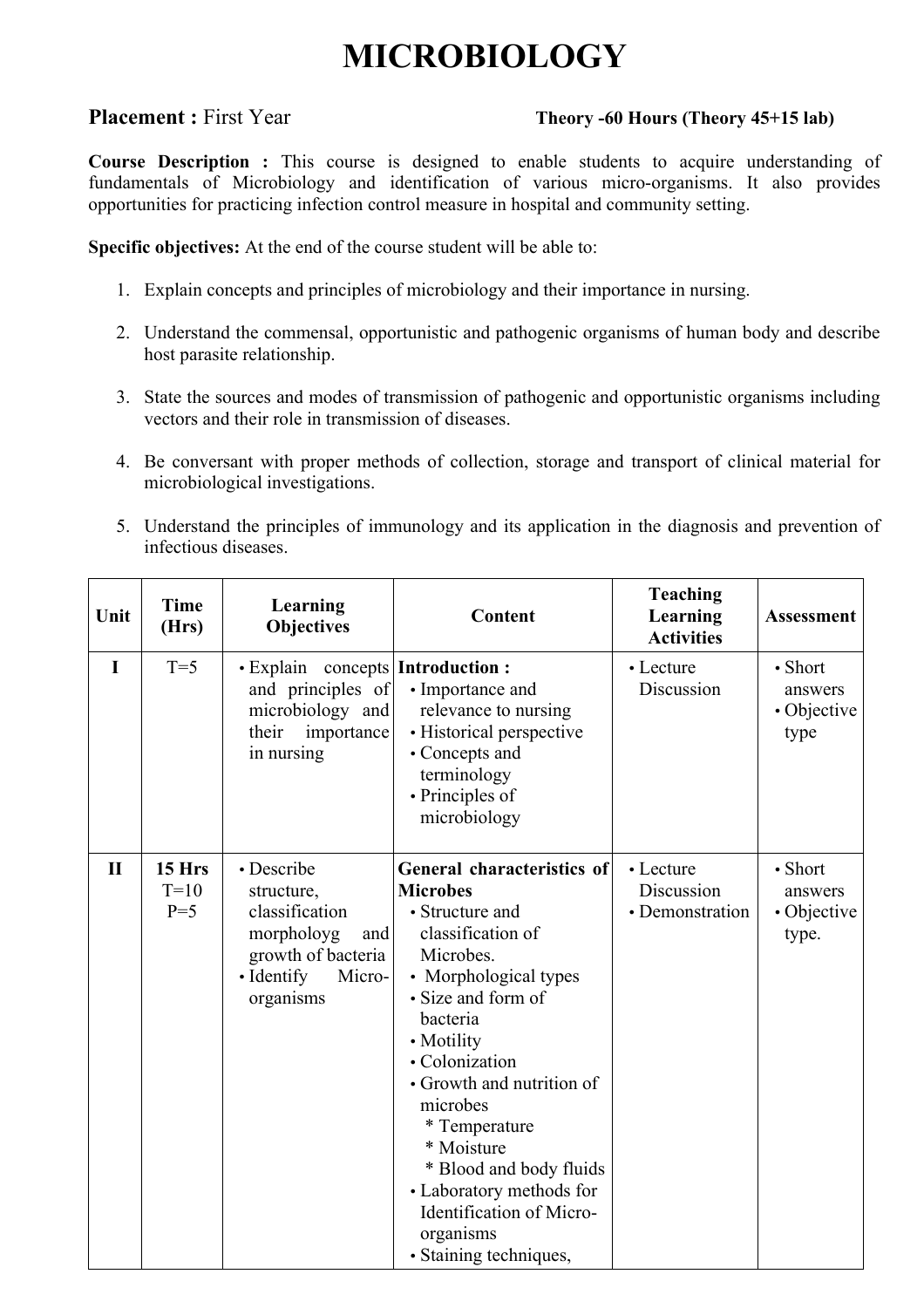| Unit | <b>Time</b><br>(Hrs)      | Learning<br><b>Objectives</b>                                                                                                      | Content                                                                                                                                                                                                                                                                                                                                                                                                                                                                                                                                                                                              | <b>Teaching</b><br>Learning<br><b>Activities</b>                                          | <b>Assessment</b>                          |
|------|---------------------------|------------------------------------------------------------------------------------------------------------------------------------|------------------------------------------------------------------------------------------------------------------------------------------------------------------------------------------------------------------------------------------------------------------------------------------------------------------------------------------------------------------------------------------------------------------------------------------------------------------------------------------------------------------------------------------------------------------------------------------------------|-------------------------------------------------------------------------------------------|--------------------------------------------|
|      |                           |                                                                                                                                    | Gram staining, Acid fast<br>staining, Hanging drop<br>Preparation<br>• Culture; various medias                                                                                                                                                                                                                                                                                                                                                                                                                                                                                                       |                                                                                           |                                            |
| Ш    | 12 Hrs<br>$T=10$<br>$P=2$ | • Describe the<br>methods of<br>infection control<br>• Identify the role of<br>nurse in hospital<br>infection control<br>programme | <b>Infection control</b><br>•Infection : Sources,<br>portals of entry and exit,<br>transmission.<br>$\bullet$ Asepsis<br>• Disinfection; Types and<br>methods<br>• Sterilization; Types and<br>Methods<br>•Chemotherapy and<br>antibiotics<br>•Standard safety measures<br>•Biomedical waste<br>management<br>•Role of Nurse<br>•Hospital acquired<br>infection<br>•Hospital infection control<br>programme<br>* Protocols, collection of<br>samples, preparation of<br>report and status of rate of<br>infection in the unit /<br>hospital, nurse's<br>accountability, continuing<br>education etc. | • Lecture<br>Discussion<br>• Demonstration<br>• Visits to CSSD<br>• Clinical<br>practices | • Short<br>answers<br>• Objective<br>type  |
| IV   | 16 Hrs<br>$T=12$<br>$P=4$ | • Describe the<br>different disease<br>producing<br>organisms                                                                      | <b>Pathogenic organisms</b><br>• Micro-organisms<br>$Cocci - gram$ positive<br>$\circ$<br>and gram negative<br>bacilli-gram positive<br>$\circ$<br>gram negative<br>Spirochaete<br>$\circ$<br>Mycoplasms<br>$\circ$<br>Rickettsiae<br>$\circ$<br>Chlamydie<br>$\circ$<br>Viruses<br>Fungi-Superficial and<br>Deep mycoses<br>Parasites<br>$\bullet$<br>Rodents & vectors<br>Characteristics, Source,<br>portal of entry,<br>transmission of infection<br>Identification of disease<br>producing micro-organisms<br>Collection, handling<br>and<br>transportation of various<br>specimens.            | • Lecture<br>Discussion<br>• Demonstration<br>• Clinical<br>practice                      | • Short<br>answers<br>• Objective<br>type. |